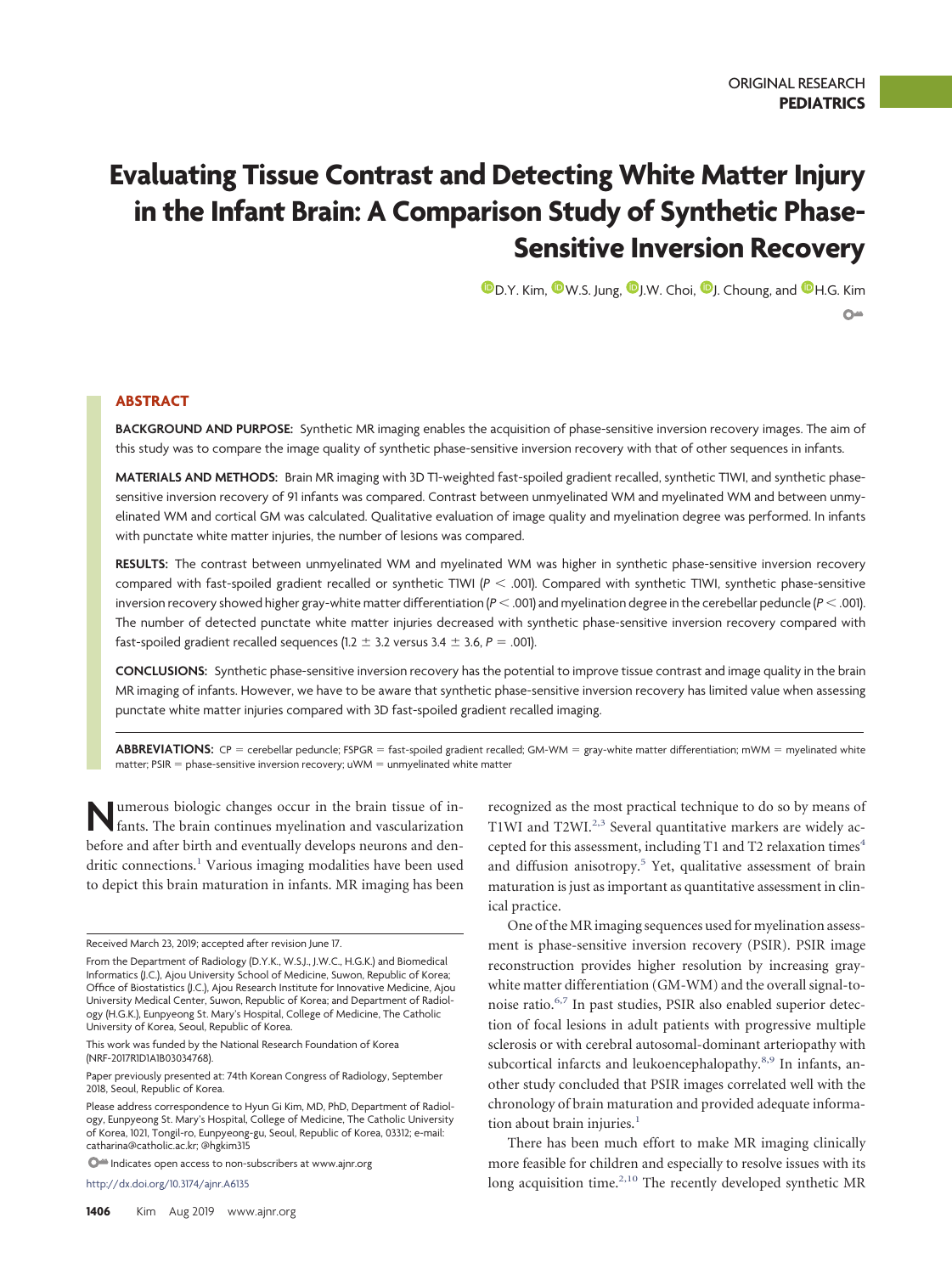imaging is a multiparametric quantitative MR imaging that can generate multiple sequences by manipulating TR, TE, and  $TI^{2,11}$  $TI^{2,11}$  $TI^{2,11}$ This technique has reduced scanning times in pediatric brain MR imaging.<sup>2</sup> With synthetic MR imaging, we are able to obtain not only synthetic T1WI, T2WI, and proton-density images but also synthetic PSIR images.<sup>9</sup>

To the best of our knowledge, there has been no study conducted on synthetic PSIR in the assessment of brain maturation in infants. In previous studies, synthetic T1WI or T2WI showed lower or equivalent image quality compared with conventional T1WI or T2WI.<sup>2,[10,](#page-5-9)[12](#page-5-11)</sup> However, the brain MR imaging protocol of infants frequently includes 3D-T1WI instead of 2D.<sup>13</sup> The role of thin-slice images from 3D acquisition is important because it allows detection and quantification of WM injuries from perinatal insult, which predict the outcome in infants. $14$  Thus, the image quality of synthetic images and conventional 3D-T1WI needs to be compared before synthetic MR imaging can be implemented in infants. Therefore, the aim of our study was to compare tissue contrast, image quality, myelination degree, and the number of punctate white matter lesions assessed with synthetic PSIR in infants with those assessed with synthetic T1WI, conventional 3D-T1WI, and conventional T2WI.

# **MATERIALS AND METHODS**

## *Patients*

The institutional review board of Ajou University Hospital approved this retrospective study. We reviewed the brain MR imaging of infants obtained from July 2016 to October 2017 using a 3T scanner (Discovery 750W; GE Healthcare, Milwaukee, Wisconsin). During the study period, the routine MR imaging protocols of infants included 3D-T1WI fast-spoiled gradient recalled (FSPGR) and multiparametric quantitative MR imaging, with or without the axial T2WI fast spin-echo sequence. With multiparametric quantitative MR imaging, synthetic T1WI and synthetic PSIR images were generated and automatically loaded on a PACS system. Demographic information and indications for MR imaging were collected through a review of the medical records. We also further classified a subgroup of infants with punctate white matter injuries.

#### *Image Acquisition*

The parameters for FSPGR were the following:  $TR = 9$  ms,  $TE =$ 3 ms, slice thickness = 1 mm, NEX = 1, and FOV =  $22 \times 22$  cm  $(scanning time = 3 minutes 6 seconds). Multiparametric quanti$ tative MR imaging was performed using 4 saturation delays of 130, 500, 1370, and 2970 ms, and the TR was 4452 ms. The TR included 2 TEs of 22 and 128 ms. Each acquisition created 8 images per section (scanning time  $=$  5 minutes). Slice thickness was 3 mm, and the FOV was  $20 \times 20$  cm.<sup>3</sup> For synthetic T1WI, the parameters were  $TR = 550$  ms and  $TE = 10$  ms. For synthetic PSIR, the parameters were  $TR = 6000$  ms,  $TE = 10$  ms, and  $TI =$ 500 ms. The parameters for synthetic PSIR were the default setting of the MR imaging scanner. The parameters for T2WI were the following:  $TR = 6000$  ms,  $TE = 151$  ms, slice thickness = 3 mm, NEX = 2, and FOV =  $18 \times 18$  cm (scanning time = 3 minutes 18 seconds). Synthetic T1WI and PSIR were automatically generated

<span id="page-1-0"></span>

**FIG 1.** Representative synthetic PSIR image showing the drawn ROI along with cortical GM (*A*), uWM (*B*), and mWM (*C*).

after multiparametric quantitative MR imaging and were displayed on the PACS.

#### *Image Analysis*

For quantitative analysis, ROIs were manually drawn and the mean signal intensities of unmyelinated white matter (uWM), myelinated white matter (mWM), and cortical GM were measured on the images [\(Fig 1\)](#page-1-0). The ROIs were drawn using PACS of our hospital. The contrast between uWM and mWM and between uWM and GM was measured using the Michelson contrast equation. In this equation, the contrast is the difference between the maximal and minimal intensities divided by the sum of the maximal and minimal intensities.<sup>2</sup>

For qualitative analysis, 2 radiologists with 8 years of experience in pediatric neuroradiology (radiologist 1) and 6 years of experience in neuroradiology (radiologist 2) performed the visual assessment. Images of 26 infants without visual abnormalities were analyzed blindly and independently in random order. The qualitative analysis was composed of 2 assessments, 1 for image quality and 1 for myelination degree. Image quality was evaluated by diagnostic quality and GM-WM. Both parameters were graded as follows:  $1 = poor$ ,  $2 = moderate$ , and  $3 = good$ . Myelination degree was evaluated in the cerebellar peduncle (CP), posterior limb of internal capsule, anterior limb of the internal capsule, and frontal and occipital WM. The myelination degree of each anatomic region was scored as follows:  $1 =$  unmyelinated,  $2 =$  intermediate, and  $3 =$  fully myelinated.

For the subgroup with punctate white matter injuries, the injuries were shown as focal lesions with increased T1 signal intensity.<sup>15</sup> The total number of lesions in each sequence was counted by the radiologist with 8 years of experience in pediatric neuroradiology. Then, using the coronal images of 3D-FSPGR, we measured the cranial-to-caudal diameters of lesions that were not detectable with synthetic PSIR.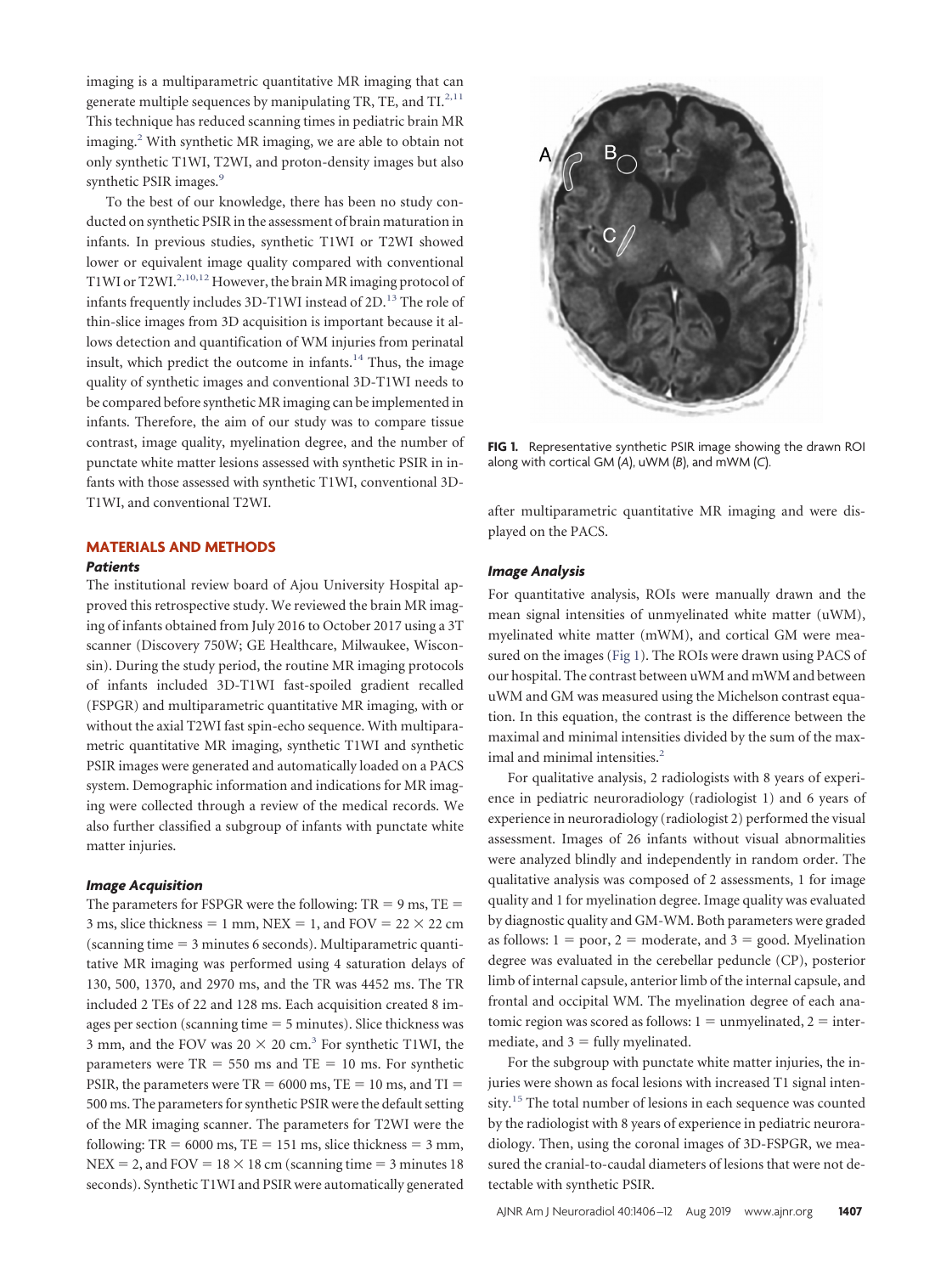## <span id="page-2-0"></span>Table 1: Contrast comparison of the FSPGR, synthetic T1WI, and synthetic PSIR sequences  $(n = 91)^a$

|         | <b>FSPGR</b>  | TIWI <sup>b</sup> | <b>PSIR</b> <sup>b</sup> | P Value  | <b>FSPGR vs TIWID</b><br>(P Values) | TIWI <sup>b</sup> vs PSIR <sup>b</sup><br>(P Values) | <b>FSPGR vs PSIR<sup>b</sup></b><br>(P Values) |
|---------|---------------|-------------------|--------------------------|----------|-------------------------------------|------------------------------------------------------|------------------------------------------------|
| uWM-mWM | 0.249(0.101)  | 0.182 (0.062)     | 0.506(0.211)             | < 0.001  | < 0.01                              | < 001                                                | $.001$                                         |
| uWM-GM  | 0.124 (0.117) | 0.099(0.067)      | 0.393(0.309)             | $<$ .001 | .454                                | $<$ .001                                             | < 0.001                                        |

<sup>a</sup> Data are median (interquartile range) unless otherwise indicated

**b** Synthetic images.

## *Statistical Analysis*

In quantitative analysis, the Friedman test was used to compare the first 3 sequences, which were FSPGR, synthetic T1WI, and synthetic PSIR. Two of the 3 sequences were compared using the Wilcoxon signed rank test, and Bonferroni correction was applied to reduce errors associated with multiple comparison. The Wilcoxon signed rank test was also used to compare tissue contrast between synthetic PSIR and T2WI. In qualitative analysis, Cochran-Mantel-Haenszel statistics were used to compare the image quality and myelination degree of the 3 sequences. To compare 2 among the 3 sequences, we performed the  $\chi^2$  test after reclassifying image quality and myelination degree into 2 categories (1 or 2 versus 3). To compare the number of punctate WM lesions detected on the 3 sequences, we used the Friedman test. The mean relative comparison for synthetic PSIR versus FSPGR and synthetic PSIR versus synthetic T1WI was expressed as a percentage of FSPGR and T1WI, respectively. A positive relative comparison value means a gain in the number of lesions detected using PSIR, and a negative value indicated a loss. Statistical analyses were performed with SAS, Version 4.9 (SAS Institute, Cary, North Carolina) and R statistical and computing software, Version 3.5.0  $(\text{http://www.r-project.org/}),$  and *P* values  $\leq$  .05 were considered statistically significant.

## **RESULTS**

## *Patient Information*

A total of 91 infants (58 boys and 33 girls) were included in this study. The age range of the infants was from 1 to 180 days, and the mean corrected gestational age at MR imaging was  $42.1 \pm 11.1$ weeks. The infants underwent brain MR imaging for various indications, with prematurity and intracranial hemorrhage being the most common. Other indications included an apnea event, seizure, suspicion of hydrocephalus, minor head trauma, and history of meningitis. The T2WI sequence was performed in 86 of 91 infants. The age range of infants with T2WI was from 1 to 175 days, and the mean corrected gestational age of these infants was  $42.9 \pm 10.4$  weeks. There were 10 infants with punctate white matter injuries.

## *Contrast Comparison of the FSPGR, Synthetic T1WI, and Synthetic PSIR Sequences*

Contrast observed with FSPGR, synthetic T1WI, and synthetic PSIR was compared, and the comparison results are summarized in [Table 1.](#page-2-0) For the contrast between uWM and mWM, there were significant differences among the 3 sequences. When 2 of the 3 sequences were compared, PSIR (0.506) showed higher contrast compared with FSPGR  $(0.249, P < .001)$  and synthetic T1WI  $(0.182, P < .001)$ . FSPGR showed significantly higher contrast compared with synthetic T1WI ( $P < .001$ ). For the contrast between uWM and GM, there were also significant differences

#### <span id="page-2-1"></span>**Table 2: Contrast comparison between the T2WI and synthetic PSIR sequences (***n* = 86)<sup>a</sup>

|         | T2WI         | <b>PSIR</b> b | P Value |
|---------|--------------|---------------|---------|
| uWM-mWM | 0.226(0.106) | 0.516(0.214)  | < 0.001 |
| uWM-GM  | 0.176(0.081) | 0.386(0.327)  | < 0.001 |
|         |              |               |         |

a Data are median (interquartile range) unless otherwise indicated. **b** Synthetic image.

among the 3 sequences. Again, synthetic PSIR (0.393) showed the highest contrast compared with FSPGR  $(0.124, P < .001)$  and synthetic T1WI (0.099,  $P < .001$ ). There was no significant difference between FSPGR and synthetic T1WI ( $P = .454$ ).

## *Contrast Comparison between the T2WI and PSIR Sequences*

Contrast observed with T2WI and synthetic PSIR was compared, and the comparison results are summarized in [Table 2.](#page-2-1) Compared with T2WI, synthetic PSIR showed significantly higher contrast between uWM and mWM (0.516 versus  $0.226, P < .001$ ). For the contrast between uWM and GM, synthetic PSIR showed significantly higher contrast compared with T2WI (0.386 versus 0.176,  $P < .001$ ).

# *Assessment of Image Quality and Myelination Degree*

The qualitative comparison of the 3 sequences is summarized in [Table 3,](#page-3-0) and representative images are shown in [Fig 2.](#page-3-1) For image quality, diagnostic quality and GM-WM assessed by radiologist 1 and GM-WM assessed by radiologist 2 showed significant differences among the 3 sequences. When 2 of the 3 sequences were compared by radiologist 1, synthetic PSIR showed significantly higher diagnostic quality (synthetic PSIR versus FSPGR,  $P = .023$ ; synthetic PSIR versus synthetic T1WI,  $P = .002$ ) and GM-WM (synthetic PSIR versus FSPGR,  $P = .002$ ; synthetic PSIR versus synthetic T1WI,  $P < .001$ ) compared with the other 2 sequences. When 2 of the 3 sequences were compared by radiologist 2, synthetic PSIR showed significantly higher GM-WM compared with synthetic T1WI ( $P < .001$ ) but not compared with FSPGR ( $P >$ .999).

Myelination degree in the CP assessed by radiologist 1 and that in the CP and posterior limb of the internal capsule assessed by radiologist 2 showed significant differences among the 3 sequences. When 2 of the 3 sequences were compared by radiologist 1, the CP showed a significantly higher myelination degree with synthetic PSIR compared with FSPGR  $(P = .023)$  and synthetic T1WI ( $P < .001$ ). When 2 of the 3 sequences were compared by radiologist 2, synthetic PSIR showed a significantly higher myelination degree in the CP compared with synthetic T1WI ( $P$  < .001), but not compared with FSPGR ( $P > .999$ ). The posterior limb of the internal capsule showed significantly higher myelination degree with synthetic PSIR compared with FSPGR  $(P = .049)$ and synthetic T1WI ( $P < .001$ ) by radiologist 2. Myelination de-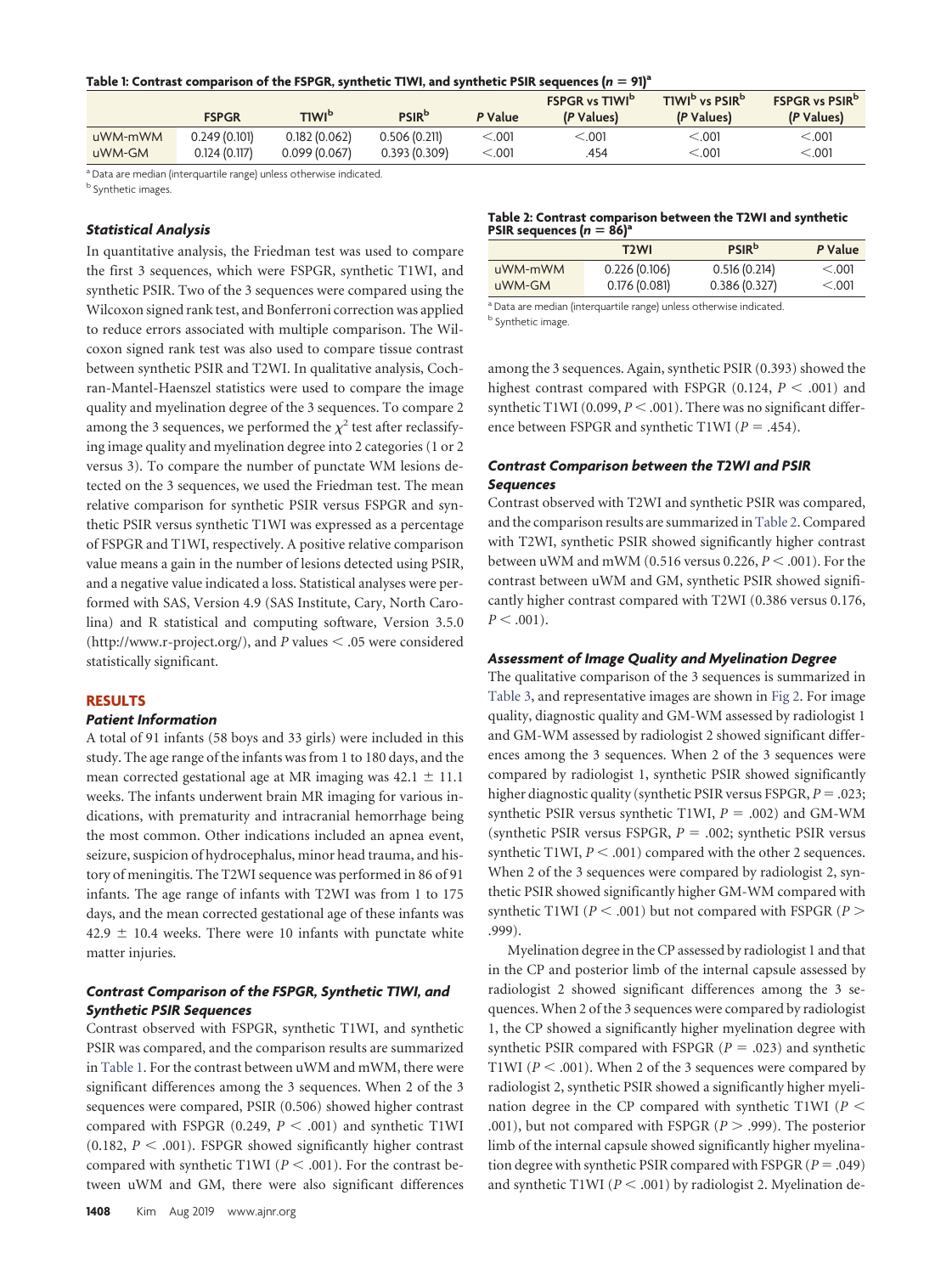#### <span id="page-3-0"></span>**Table 3: Image quality and myelination degree assessment by the 2 radiologistsa**

|                    | Radiologist 1 |                          |               |         | Radiologist 2 |                          |               |         |
|--------------------|---------------|--------------------------|---------------|---------|---------------|--------------------------|---------------|---------|
|                    | <b>FSPGR</b>  | <b>TIWI</b> <sup>b</sup> | <b>PSIR</b> b | P Value | <b>FSPGR</b>  | <b>TIWI</b> <sup>b</sup> | <b>PSIR</b> b | P Value |
| Image quality      |               |                          |               |         |               |                          |               |         |
| Diagnostic quality | 0/6/20        | 0/9/17                   | 0/0/26        | .006    | 0/1/25        | 0/0/26                   | 0/1/25        | .603    |
| GM-WM              | 0/9/17        | 0/16/10                  | 0/0/26        | < 0.001 | 0/3/23        | 1/23/2                   | 0/2/24        | < 0.001 |
| Myelination        |               |                          |               |         |               |                          |               |         |
| <b>CP</b>          | 0/6/20        | 0/20/6                   | 0/0/26        | < 0.001 | 0/1/25        | 2/21/3                   | 0/0/26        | < 0.001 |
| <b>PLIC</b>        | 2/16/8        | 3/18/5                   | 2/15/9        | .452    | 1/22/3        | 1/22/3                   | 0/1/25        | < 0.001 |
| <b>ALIC</b>        | 21/0/5        | 21/5/0                   | 21/0/5        | .513    | 22/4/0        | 22/4/0                   | 21/1/4        | .460    |
| Frontal WM         | 22/4/0        | 26/0/0                   | 22/4/0        | .111    | 24/2/0        | 24/2/0                   | 21/4/1        | .421    |
| Occipital WM       | 21/5/0        | 22/4/0                   | 21/5/0        | .918    | 21/5/0        | 21/5/0                   | 21/0/5        | .549    |

**Note:**—ALIC indicates anterior limb of the internal capsule; PLIC, posterior limb of the internal capsule.

<sup>a</sup> Number of cases graded in 3-point scale are presented in order: Image quality, 1 = poor, 2 = moderate, and 3 = good; myelination, 1 = unmyelinated, 2 = intermediate, and  $3$  = fully myelinated.

<sup>b</sup> Synthetic image.

<span id="page-3-1"></span>

**FIG 2.** A 30-day-old neonate. There is limited myelination at the posterior limb of the internal capsule (*arrow*), showing higher signal intensity on the FSPGR (*A*), synthetic T1WI (*B*), and synthetic PSIR (*C*) images compared with the uWM regions. *D*, On the T2WI, the myelinated posterior limb of internal capsule *(arrow*) shows lower signal intensity compared with the uWM regions.

grees in other regions (anterior limb of the internal capsule, frontal WM, and occipital WM) were not significantly different.

# *Punctate WM Lesions*

The number and location of the WM lesions found in the 10 infants using the 3 sequences are summarized in [Table 4.](#page-4-0) Several lesions that appeared on FSPGR were not detectable on the synthetic PSIR images [\(Fig 3\)](#page-4-1). Among the 10 infants with punctate WM injuries, FSPGR revealed a total of 67 lesions, whereas both synthetic T1WI and PSIR revealed 24 lesions. The number of lesions detected using FSPGR (3.35  $\pm$  3.62) was significantly higher than the number of lesions detected using synthetic T1WI (1.2  $\pm$ 

2.89, *P* = .002) and synthetic PSIR (1.2  $\pm$  3.24, *P* = .001). The mean relative differences in the numbers of lesions for synthetic PSIR versus FSPGR and synthetic PSIR versus T1WI were 67.2% and 0%, respectively. The mean of the cranial-to-caudal diameters of punctate WM lesions that were not detectable on synthetic PSIR was  $1.57 \pm 0.27$  mm.

#### **DISCUSSION**

In this study, we found that synthetic PSIR could be a practical imaging sequence for assessing brain maturation both quantitatively and qualitatively in infants. Synthetic PSIR showed significantly higher tissue contrast compared with conventional 3D-T1WI, synthetic T1WI, and T2WI. In our qualitative assessment, synthetic PSIR showed comparable or higher image quality or myelination degree than 3D-T1WI or synthetic T1WI. On the other hand, punctate WM injuries were better detected with 3D-T1WI than with synthetic PSIR.

Synthetic MR imaging is a time-efficient imaging technique that can generate multiple synthesized images at a single acquisi-tion.<sup>2,[16,](#page-5-15)[17](#page-5-16)</sup> A few studies have shown that synthetic MR imaging can be used in children<sup>2,[10,](#page-5-9)[18](#page-5-17)</sup> as well as in adults.<sup>12,[19](#page-5-18)</sup> However, while one of these previous studies did compare the value of synthetic T1WI, T2WI, and FLAIR with conventional sequences, $2$  the value of synthetic PSIR has not been evaluated in any study that we know of.

In our study, tissue contrast was superior with synthetic PSIR compared with synthetic T1 or FSPGR, and this result is consistent with those of a previous study using conventional PSIR.<sup>20</sup> The previous study compared contrast between GM and WM but did not compare contrast between uWM and mWM. PSIR provides a greater range of signal intensity compared with FSPGR and T1WI with conventional magnitude reconstruction, resulting in higher tissue contrast.<sup>21</sup> This is possible by additively combining positive and negative longitudinal magnetization in PSIR images, in contrast to magnitude images without any directional component of magnetization.

According to our results, synthetic PSIR showed higher tissue contrast than conventional T2WI. This is in line with the previous qualitative comparison study that showed higher contrast with the PSIR sequence compared with the T2 spin-echo sequence. $20$ With a decrease in water content and an increase in lipids and protein levels, mWM appears to be hyperintense compared with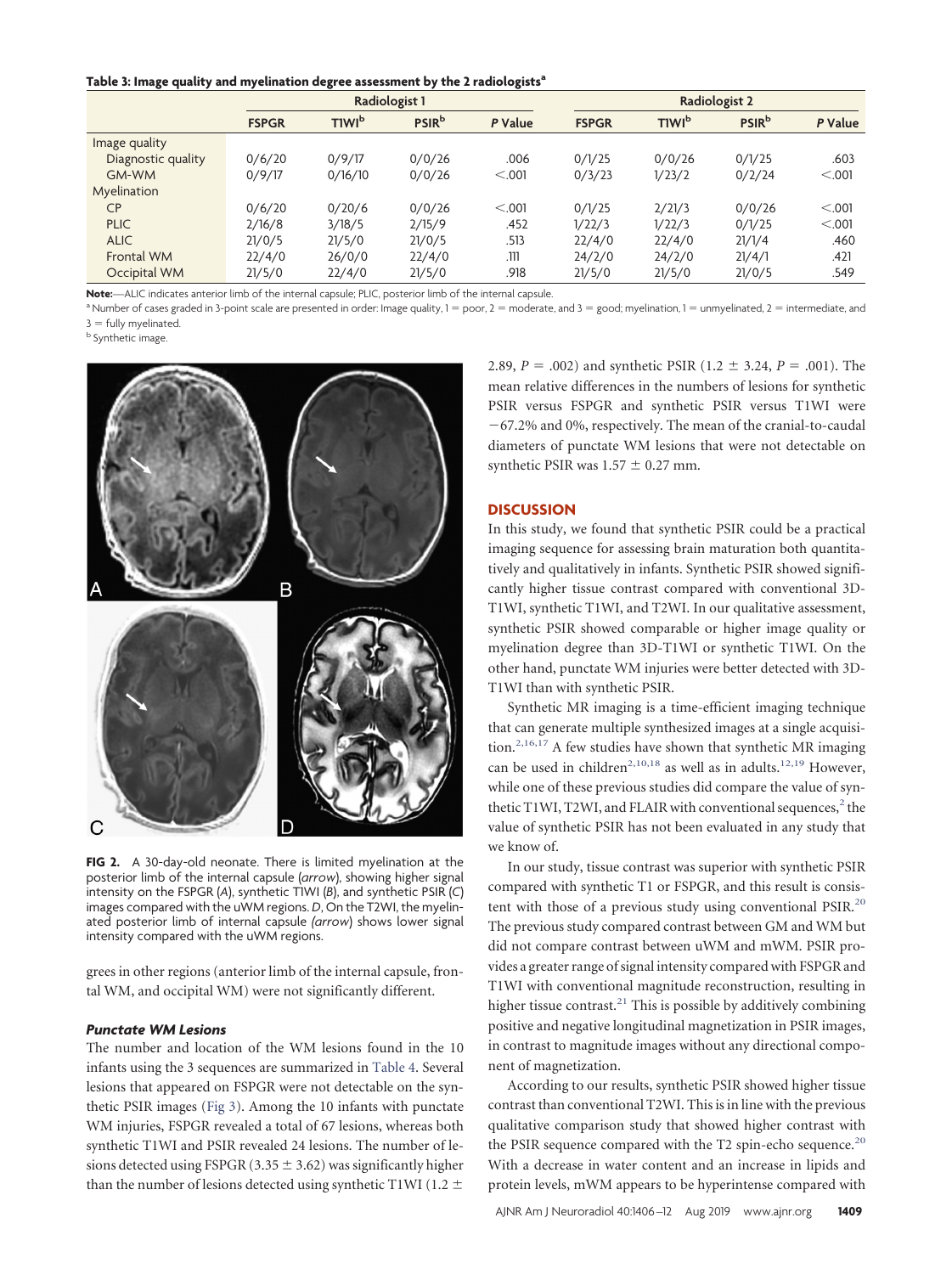<span id="page-4-0"></span>**Table 4: Number of punctate WM lesions detected on FSPGR, synthetic T1WI, and synthetic PSIR in the 10 patients**

|                                        | <b>FSPGR</b>   |            |                | T1WI <sup>a</sup> | PSIR <sup>a</sup> |          |  |  |
|----------------------------------------|----------------|------------|----------------|-------------------|-------------------|----------|--|--|
|                                        | <b>Rt Lobe</b> | Lt Lobe    | <b>Rt Lobe</b> | Lt Lobe           | <b>Rt Lobe</b>    | Lt Lobe  |  |  |
| Patients                               |                |            |                |                   |                   |          |  |  |
|                                        | 12             | 13         | 12             | 6                 | 12                | 9        |  |  |
| 2                                      | 2              |            | 0              | O                 | $\Omega$          | 0        |  |  |
| 3                                      |                | $\Omega$   | $\Omega$       | Ω                 | ∩                 | Ω        |  |  |
| 4                                      | 2              | $\Omega$   | 0              | U                 | $\Omega$          | $\Omega$ |  |  |
| 5                                      |                | 3          | $\Omega$       |                   | O                 |          |  |  |
| 6                                      | 4              | 6          | $\Omega$       |                   | O                 |          |  |  |
|                                        | 5              | 5          |                |                   |                   |          |  |  |
| 8                                      |                | U          |                |                   | U                 |          |  |  |
| 9                                      | 4              | 3          |                |                   |                   |          |  |  |
| 10                                     | $\Omega$       |            | $\Omega$       | U                 | ∩                 | ∩        |  |  |
| Total                                  | 67             |            |                | 24                |                   | 24       |  |  |
| Mean No. of lesions<br>detected (SD)   |                | 3.35(3.62) |                | 1.20(2.89)        | 1.20(3.24)        |          |  |  |
|                                        | P Values       |            |                |                   |                   |          |  |  |
| FSPGR vs TIWI <sup>a</sup>             | .002           |            |                |                   |                   |          |  |  |
| FSPGR vs PSIR <sup>a</sup>             | .001           |            |                |                   |                   |          |  |  |
| TIWI <sup>a</sup> vs PSIR <sup>a</sup> | > 999          |            |                |                   |                   |          |  |  |

**Note:**—Rt indicates right; Lt, left; SD, standard deviation.

a Synthetic image

<span id="page-4-1"></span>

**FIG 3.** A 7-day-old neonate who underwent brain imaging due to an apnea event. There are multifocal high signal intensity lesions in the WM, which are readily detectable on both the FSPGR (*A*) and synthetic PSIR (*B*) images (*short arrows*). However, some of the lesions only appear on the FSPGR (*long arrow*) and not on the synthetic PSIR image.

uWM or GM on T1WI, while mWM on T2WI shows decreased signal intensities.<sup>1,[22,](#page-5-21)[23](#page-5-22)</sup> In addition, the milestones of normal maturation are different between T1WI and T2WI.<sup>23</sup> Therefore, a direct comparison of contrast between T2WI and PSIR images has limited value.

We also showed that for image quality, synthetic PSIR showed the highest level of qualitative GM-WM among the 3 sequences. Recently, conventional and synthetic PSIR were compared for the detection of cortical lesions in patients with multiple sclerosis.<sup>16</sup> In that study, synthetic PSIR showed similar sensitivity to conventional PSIR[.16](#page-5-15)We did not acquire conventional PSIR, so we could not compare its performance with that of synthetic PSIR in the infant brain. A prospective study on this subject is needed in the future.

Assessing myelin development can be crucial in infants. This is because many disorders are associated with delayed or abnormal myelination, and early detection is essential for early treatment and better prognostication.<sup>24</sup> Myelination assessment has been

facilitated by the introduction of MR imaging, and there have been many attempts to evaluate myelination in infants more noninvasively and accurately. The high signal intensity observed on PSIR with neural development reflects the shorter longitudinal relaxation times of water protons in mWM. Water content decreases in mWM, and this may induce a decrease in the relaxation times of the water protons.<sup>25</sup> Conversely, lipid and protein levels increase in mWM. These changes in the developing brain result in signal intensity changes on MR imaging.<sup>22</sup>

Therefore, the assessment of myelination degree in our study reflects the ability to find clinically relevant features using different sequences. In a past study with children, myelination patterns observed with synthetic T1WI were compared with those observed with conventional T1WI, and the estimated age

based on myelination degree was found to be similar between both sequences.<sup>10</sup> Our qualitative results regarding myelination degree were superior with synthetic PSIR in the CP or posterior limb of the internal capsule. There was no significant difference in myelination degree in the anterior limb of the internal capsule, frontal WM, and occipital WM. This is probably because myelination was limited in those regions as our subjects were young, with a mean corrected gestational age of 42 weeks. If a larger group of subjects with older ages were included, there might have been significant differences in the above-mentioned regions as well. Synthetic MR imaging may not only allow quantitative assessment<sup>3</sup> but also enhance the qualitative assessment of myelination degree in children.

As a subgroup analysis, we evaluated the potential of synthetic PSIR to detect punctate WM injuries. Reports have shown that most preterm neonates have abnormal neuroimaging findings such as parenchymal volume loss, cystic change, or enlargement of ventricles[.13,](#page-5-12)[14](#page-5-13) Among such abnormal findings in preterm neonates, WM signal abnormalities are referred to as "periventricular white matter injuries of prematurity." Because tissue contrast comparisons showed higher contrast with synthetic PSIR images, we expected the periventricular WM lesions to appear more prominently on synthetic PSIR than on FSPGR images. However, periventricular WM lesions were more readily and sensitively detected using FSPGR rather than synthetic PSIR imaging. We speculate that this finding is most likely due to higher spatial resolution in 3D-FSPGR compared with 2D synthetic PSIR sequences. This is because the mean cranial-to-caudal diameter of lesions that were not detectable with synthetic PSIR (1.57 mm) was smaller than the slice thickness of 2D synthetic images (3 mm) but larger than that of 3D FSPGR (1 mm). In addition, the number of lesions detected with synthetic T1WI and PSIR imaging were the same. Another possible reason is the pathologic characteristics of punctate WM lesions, which are different from normal brain tissue. The high T1 signal intensities of punctate WM lesions in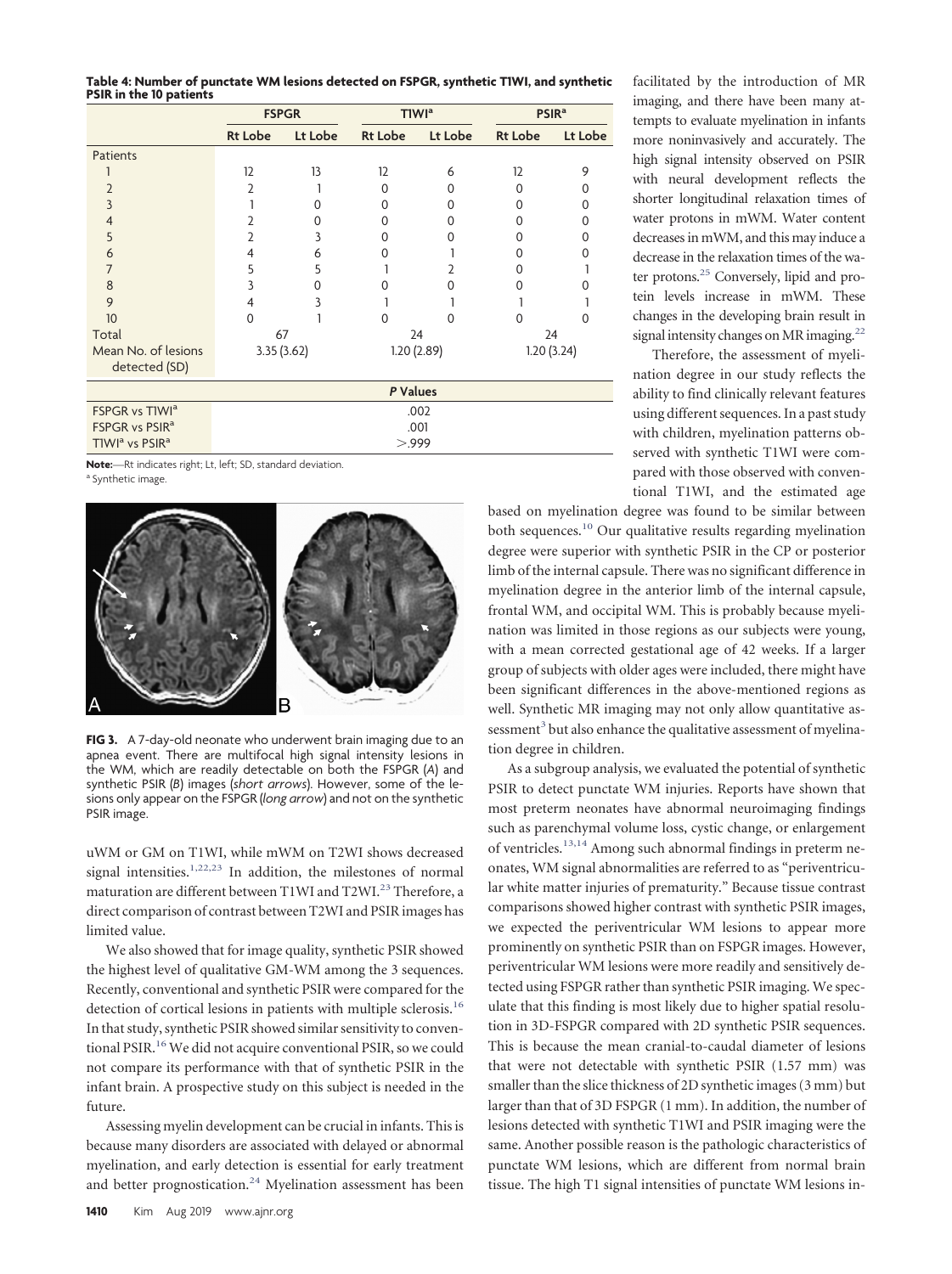dicate focal necrosis with macrophages and foci of activated microglia[.26](#page-6-1) In addition, hemorrhagic components commonly ac-company punctate WM injuries.<sup>27,[28](#page-6-3)</sup> Because the lesions have shorter T1 values than surrounding normal WM, if we applied an optimal null point of normal WM (ie, optimal TI value), a higher sensitivity for detecting WM lesions might be possible. Future studies comparing the contrast of WM lesions and surrounding normal WM lesions between synthetic PSIR and other sequences would also be helpful. Because neonatal MR imaging plays a role in predicting neurodevelopmental outcomes and the detection of periventricular WM lesions is one such marker, radiologists have to be aware that 2D synthetic PSIR imaging has limited value when detecting punctate WM lesions.

This study has some limitations. First, the study group included infants and neonates with brain abnormalities. Although we included subjects without visual abnormalities for qualitative comparison, these subjects cannot reflect a healthy population. Myelination degree of the abnormal brain such as in hydrocephalus is noticeably different from that of the normal brain.<sup>29</sup> Therefore, the 4 sequences we compared in this study do not reflect the myelination of the healthy population. Second, 2 radiologists with different degrees of experience in pediatric neuroradiology performed the qualitative assessment. Inter- and intraobserver variability was not evaluated, and differing experience levels in pediatric neuroradiology may have caused the discordant results between the 2 radiologists. Third, we did not optimize TR, TE, and TI for infants when generating synthetic PSIR from synthetic MR imaging. With synthetic MR imaging, we can create multiple different contrast images combining distinctive TR, TE, and TI.<sup>30</sup> Future studies with optimized TR, TE, and TI could further improve the image quality of synthetic PSIR in the infant population.

#### **CONCLUSIONS**

Synthetic PSIR has the potential to improve tissue contrast, image quality, and myelination degree assessment when evaluating the brains of infants compared with conventional sequences and other synthetic images, despite being of limited value when evaluating punctate WM injuries.

#### **ACKNOWLEDGMENTS**

The authors thank Sung-Min Gho of GE Healthcare Korea for technical assistance.

Disclosures: Hyun Gi Kim—*RELATED*: *Grant*: National Research Foundation of Korea grant.

#### <span id="page-5-0"></span>**REFERENCES**

- 1. Christophe C, Muller MF, Balériaux D, et al. **Mapping of normal brain maturation in infants on phase-sensitive inversion-recovery MR images.** *Neuroradiology* 1990;32:173–78 [CrossRef](http://dx.doi.org/10.1007/BF00589106) [Medline](http://www.ncbi.nlm.nih.gov/pubmed/2215899)
- <span id="page-5-1"></span>2. Lee SM, Choi YH, Cheon JE, et al. **Image quality at synthetic brain magnetic resonance imaging in children.** *Pediatr Radiol* 2017;47: 1638 –47 [CrossRef](http://dx.doi.org/10.1007/s00247-017-3913-y) [Medline](http://www.ncbi.nlm.nih.gov/pubmed/28638982)
- <span id="page-5-2"></span>3. Kim HG, Moon WJ, Han J, et al. **Quantification of myelin in children using multiparametric quantitative MRI: a pilot study.** *Neuroradiology* 2017;59:1043–51 [CrossRef](http://dx.doi.org/10.1007/s00234-017-1889-9) [Medline](http://www.ncbi.nlm.nih.gov/pubmed/28765995)
- <span id="page-5-3"></span>4. Paus T, Collins DL, Evans AC, et al. **Maturation of white matter in the human brain: a review of magnetic resonance studies.** *Brain Res Bull* 2001;54:255–66 [CrossRef](http://dx.doi.org/10.1016/S0361-9230(00)00434-2) [Medline](http://www.ncbi.nlm.nih.gov/pubmed/11287130)
- <span id="page-5-4"></span>5. Neil J, Miller J, Mukherjee P, et al. **Diffusion tensor imaging of normal and injured developing human brain: a technical review.** *NMR Biomed* 2002;15:543–52 [CrossRef](http://dx.doi.org/10.1002/nbm.784) [Medline](http://www.ncbi.nlm.nih.gov/pubmed/12489100)
- <span id="page-5-5"></span>6. Favaretto A, Poggiali D, Lazzarotto A, et al. **The parallel analysis of phase sensitive inversion recovery (PSIR) and double inversion recovery (DIR) images significantly improves the detection of cortical lesions in multiple sclerosis (MS) since clinical onset.** *PLoS One* 2015;10:e0127805 [CrossRef](http://dx.doi.org/10.1371/journal.pone.0127805) [Medline](http://www.ncbi.nlm.nih.gov/pubmed/26010425)
- <span id="page-5-6"></span>7. Nelson F, Poonawalla AH, Hou P, et al. **Improved identification of intracortical lesions in multiple sclerosis with phase-sensitive inversion recovery in combination with fast double inversion recovery MR imaging.** *AJNR Am J Neuroradiol* 2007;28:1645–49 [CrossRef](http://dx.doi.org/10.3174/ajnr.A0645) [Medline](http://www.ncbi.nlm.nih.gov/pubmed/17885241)
- <span id="page-5-7"></span>8. Harel A, Ceccarelli A, Farrell C, et al. **Phase-sensitive inversion-recovery MRI improves longitudinal cortical lesion detection in progressive MS.** *PLoS One* 2016;11:e0152180 [CrossRef](http://dx.doi.org/10.1371/journal.pone.0152180) [Medline](http://www.ncbi.nlm.nih.gov/pubmed/27002529)
- <span id="page-5-8"></span>9. Wallaert L, Hagiwara A, Andica C, et al. **The advantage of synthetic MRI for the visualization of anterior temporal pole lesions on double inversion recovery (DIR), phase-sensitive inversion recovery (PSIR), and myelin images in a patient with CADASIL.** *Magn Reson Med Sci* 2017;17:275–76 [CrossRef](http://dx.doi.org/10.2463/mrms.ci.2017-0110) [Medline](http://www.ncbi.nlm.nih.gov/pubmed/29238005)
- <span id="page-5-9"></span>10. Betts AM, Leach JL, Jones BV, et al. **Brain imaging with synthetic MR in children: clinical quality assessment.** *Neuroradiology* 2016;58: 1017–26 [CrossRef](http://dx.doi.org/10.1007/s00234-016-1723-9) [Medline](http://www.ncbi.nlm.nih.gov/pubmed/27438803)
- <span id="page-5-10"></span>11. Riederer SJ, Suddarth SA, Bobman SA, et al. **Automated MR image synthesis: feasibility studies.** *Radiology* 1984;153:203–06 [CrossRef](http://dx.doi.org/10.1148/radiology.153.1.6089265) [Medline](http://www.ncbi.nlm.nih.gov/pubmed/6089265)
- <span id="page-5-11"></span>12. Krauss W, Gunnarsson M, Nilsson M, et al. **Conventional and synthetic MRI in multiple sclerosis: a comparative study.** *Eur Radiol* 2018;28:1692–700 [CrossRef](http://dx.doi.org/10.1007/s00330-017-5100-9) [Medline](http://www.ncbi.nlm.nih.gov/pubmed/29134354)
- <span id="page-5-12"></span>13. Rutherford M, Biarge MM, Allsop J, et al. **MRI of perinatal brain injury.** *Pediatr Radiol* 2010;40:819 –33 [CrossRef](http://dx.doi.org/10.1007/s00247-010-1620-z) [Medline](http://www.ncbi.nlm.nih.gov/pubmed/20432000)
- <span id="page-5-13"></span>14. Woodward LJ, Anderson PJ, Austin NC, et al. **Neonatal MRI to predict neurodevelopmental outcomes in preterm infants.** *N Engl J Med* 2006;355:685–94 [CrossRef](http://dx.doi.org/10.1056/NEJMoa053792) [Medline](http://www.ncbi.nlm.nih.gov/pubmed/16914704)
- <span id="page-5-14"></span>15. Ramenghi LA, Fumagalli M, Righini A, et al. **Magnetic resonance imaging assessment of brain maturation in preterm neonates with punctate white matter lesions.** *Neuroradiology* 2007;49:161–67 [CrossRef](http://dx.doi.org/10.1007/s00234-006-0176-y) [Medline](http://www.ncbi.nlm.nih.gov/pubmed/17119946)
- <span id="page-5-15"></span>16. Forslin Y, Bergendal Å, Hashim F, et al. **Detection of leukocortical lesions in multiple sclerosis and their association with physical and cognitive impairment: a comparison of conventional and synthetic phase-sensitive inversion recovery MRI.** *AJNR Am J Neuroradiol* 2018;39:1995–2000 [CrossRef](http://dx.doi.org/10.3174/ajnr.A5815) [Medline](http://www.ncbi.nlm.nih.gov/pubmed/30262646)
- <span id="page-5-16"></span>17. Warntjes JB, Leinhard OD, West J, et al. **Rapid magnetic resonance quantification on the brain: optimization for clinical usage.** *Magn Reson Med* 2008;60:320 –29 [CrossRef](http://dx.doi.org/10.1002/mrm.21635) [Medline](http://www.ncbi.nlm.nih.gov/pubmed/18666127)
- <span id="page-5-17"></span>18. Andica C, Hagiwara A, Nakazawa M, et al. **The advantage of synthetic MRI for the visualization of early white matter change in an infant with Sturge-Weber syndrome.** *Magn Reson Med Sci* 2016;15: 347–48 [CrossRef](http://dx.doi.org/10.2463/mrms.ci.2015-0164) [Medline](http://www.ncbi.nlm.nih.gov/pubmed/27001386)
- <span id="page-5-18"></span>19. GranbergT,UppmanM,Hashim F, et al.**Clinical feasibility of synthetic MRI in multiple sclerosis: a diagnostic and volumetric validation study.** *AJNR Am J Neuroradiol* 2016;37:1023–29 [CrossRef](http://dx.doi.org/10.3174/ajnr.A4665) [Medline](http://www.ncbi.nlm.nih.gov/pubmed/26797137)
- <span id="page-5-19"></span>20. Hou P, Hasan KM, Sitton CW, et al. **Phase-sensitive T1 inversion recovery imaging: a time-efficient interleaved technique for improved tissue contrast in neuroimaging.** *AJNR Am J Neuroradiol* 2005;26:1432–38 [Medline](http://www.ncbi.nlm.nih.gov/pubmed/15956512)
- <span id="page-5-20"></span>21. Rinaldi F, Calabrese M, Grossi P, et al. **Cortical lesions and cognitive impairment in multiple sclerosis.** *Neurol Sci* 2010;31:S235–37 [CrossRef](http://dx.doi.org/10.1007/s10072-010-0368-4) [Medline](http://www.ncbi.nlm.nih.gov/pubmed/20635113)
- <span id="page-5-21"></span>22. Laule C, Vavasour IM, Kolind SH, et al. **Magnetic resonance imaging of myelin.** *Neurotherapeutics* 2007;4:460 –84 [CrossRef](http://dx.doi.org/10.1016/j.nurt.2007.05.004) [Medline](http://www.ncbi.nlm.nih.gov/pubmed/17599712)
- <span id="page-5-22"></span>23. Barkovich AJ, Kjos BO, Jackson DE Jr, et al. **Normal maturation of the neonatal and infant brain: MR imaging at 1.5 T.** *Radiology* 1988; 166:173–80 [CrossRef](http://dx.doi.org/10.1148/radiology.166.1.3336675) [Medline](http://www.ncbi.nlm.nih.gov/pubmed/3336675)
- <span id="page-5-23"></span>24. Welker KM, Patton A.**Assessment of normal myelination with magnetic resonance imaging.** *Semin Neurol* 2012;32:15–28 [CrossRef](http://dx.doi.org/10.1055/s-0032-1306382) [Medline](http://www.ncbi.nlm.nih.gov/pubmed/22422203)